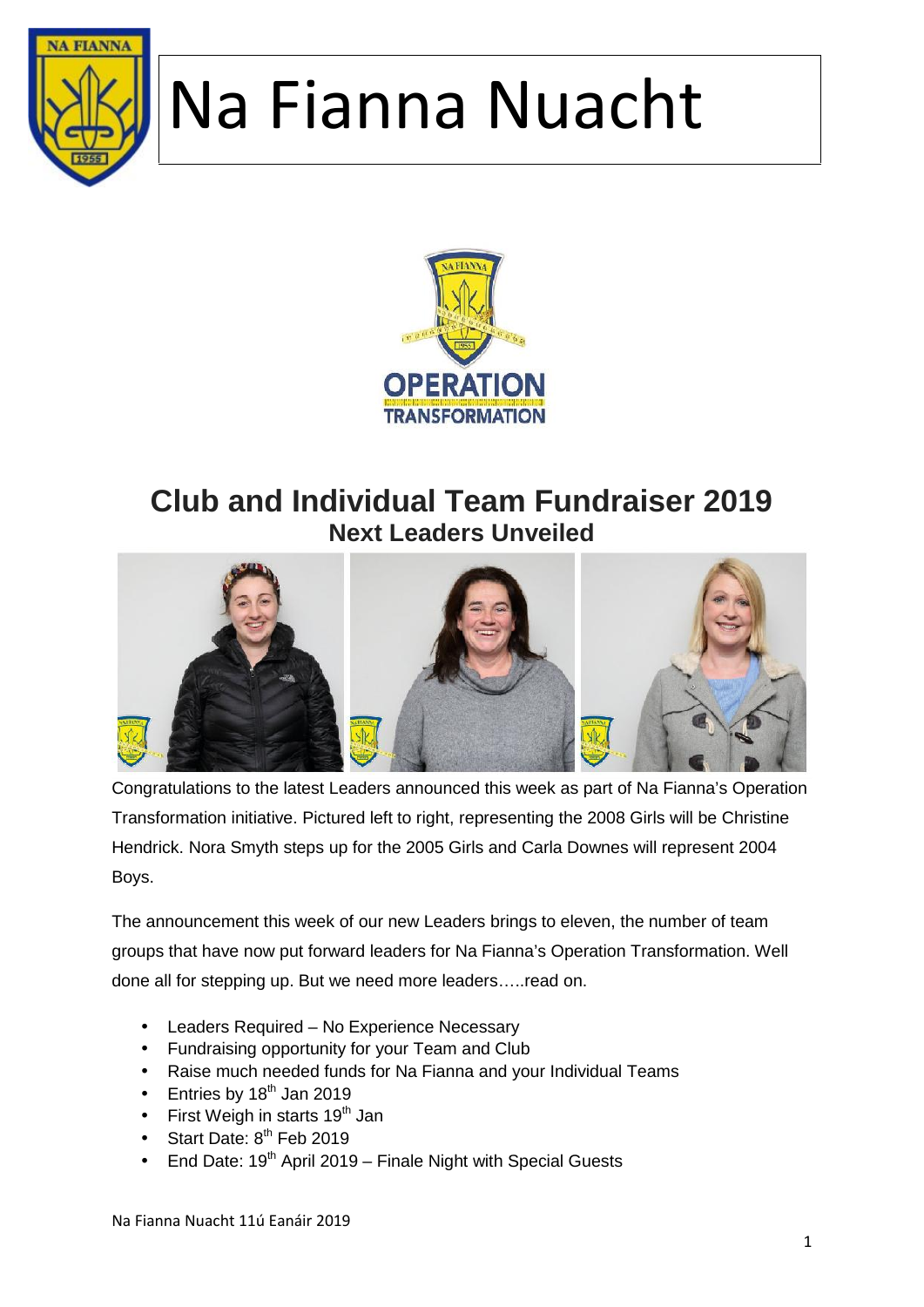

 Contact: email ot@clgnafianna.ie Paul McCarville 0872835005 Gerard Keane 0862548027 Philip O Brien 0868259287 Anne Barrett 0863168230 Art Fitzpatrick 0868118395

Leaders can be mentors, parents, aunt, uncle or grandparents basically anyone the Team want to nominate and get behind in a fundraising drive.

Initially we need 20 Leaders up for the challenge. This week's leaders now join the others announced before Christmas – Roisin O'Donoghue Senior Camogie, Maurice Grehan & Philip O'Brien under 13 Boys, Colm O'Driscoll representing the Junior 8 Footballers, Dermot Moran representing Senior Hurlers, Ciara Purdy from Senior Ladies Footballers, Ryan O'Flaherty Senior Footballers and Mary O'Connell representing the Minor and U-16 Hurlers.

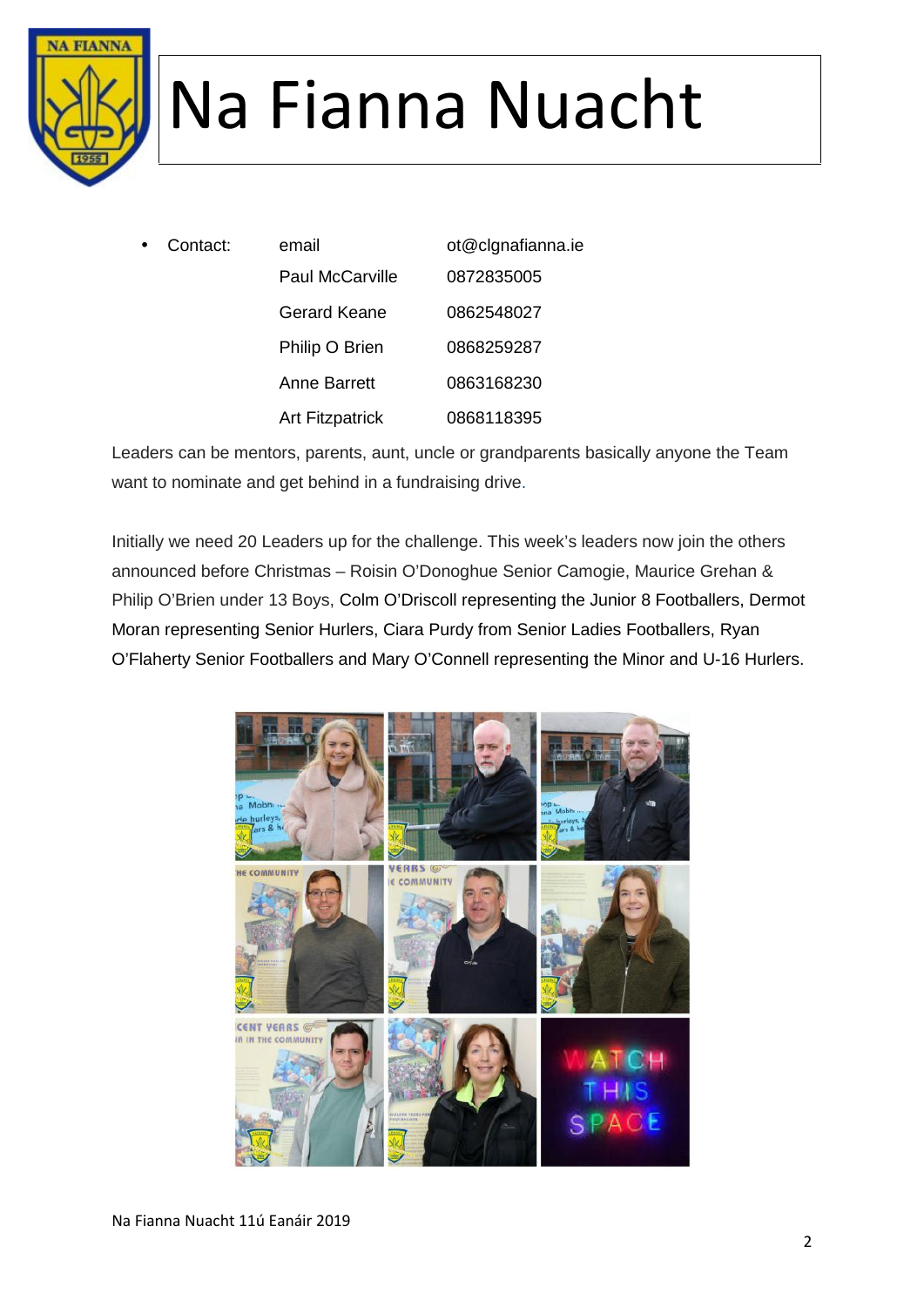

This is about the promotion of **Club, Community, Health and Wellbeing for 2019**. It is for all members of the Club from Senior Teams down to the Nursery and is a great opportunity to get involved in a very positive fundraiser for your Club and your individual Teams.

More Leaders to be announced next week – keep an eye out to see who else will be joining our leaders – limited spaces available so get in quick and join us on this journey.

### **Calling All Walkers**

Also as part of this year's Na Fianna Operation Transformation, the very successful Monday night walking group will reconvene again next Monday night. Meeting in the Clubhouse foyer on Monday nights for a 7pm start, everybody is welcome to attend so please spread the word on this community initiative. You do not need to be a club member as our aim is to get the Na Fianna Community moving!

The plan for Monday night 14<sup>th</sup> January is to meet at the Club foyer just before 7pm and after a word of welcome we will head out onto Mobhi Road, up Ballymun Road to warm up the calves. Then across Collins Avenue, down Drumcondra Road, into Home Farm Road and back to the Club.

All ages are most welcome and the walk will go at a variety of paces suitable to you. This is a FREE health, well-being and social club initiative. Open to everybody, all ages, members and non-members alike, fáilte roimh chách.

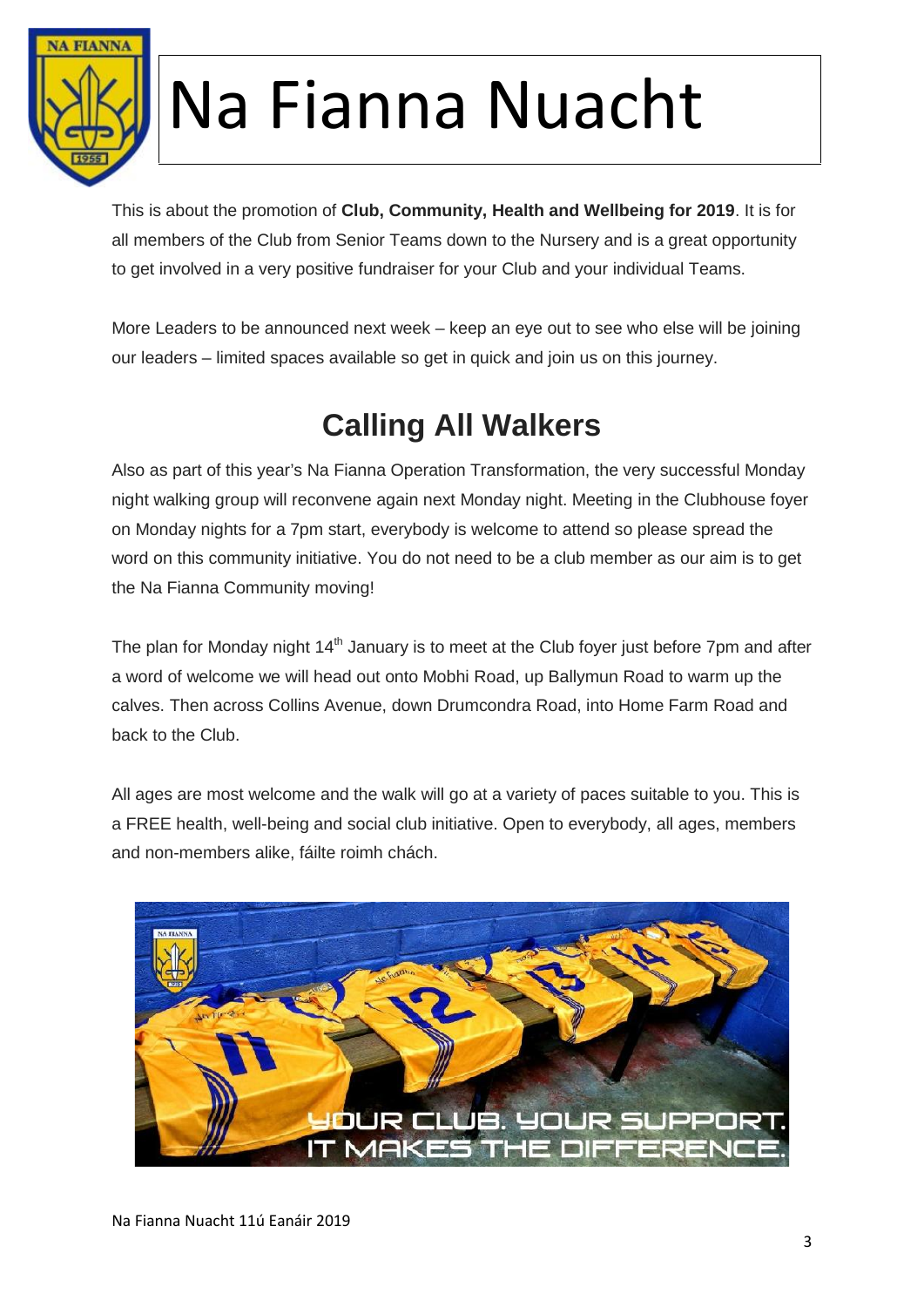

#### **Gym Extension Completed**

The gym extension has been completed and has been operational since Monday 7th January. It has resulted in approximately 50 square metres of additional gym space, see pic opposite, accessed through a new doorway at the bottom of the existing gym staircase.



Huge credit goes to the Facilities Committee have been fantastic in this

project. Firstly, they cleared out the tractor shed the week before Christmas – rearranging a huge amount of equipment and supplies to various locations around the club grounds – thus leaving the shed empty to take deliveries of equipment and allow it to be prepared and painted over the break. Further work in the shed adjacent to the front gate have now facilitated both tractors fitting in there. Huge credit to Martin Quilty and his team, and special mentions to Charlie O'Reilly, Frank Gray and Dermot Moran.

The gym timetable is up on the website (or will be very soon) and this includes the new gym extensions. This substantial investment by the Club will now allow large squads to train in a one hour slot, and also facilitate two smaller squads training simultaneously which will greatly relieve the pressure on time-slots.

While the Club is very excited about the gym extension and looks forward to seeing many teams benefitting from the new facility, all teams using the gym are asked to respect the gym and this significant investment that has now been made on their behalf. Access to the facility is by card swipe only. In addition, users of the gym should never jam or prop the door to keep it open. This is a basic security requirement and in light of recent unsavoury incidents in and around the Club, this will be strictly enforced.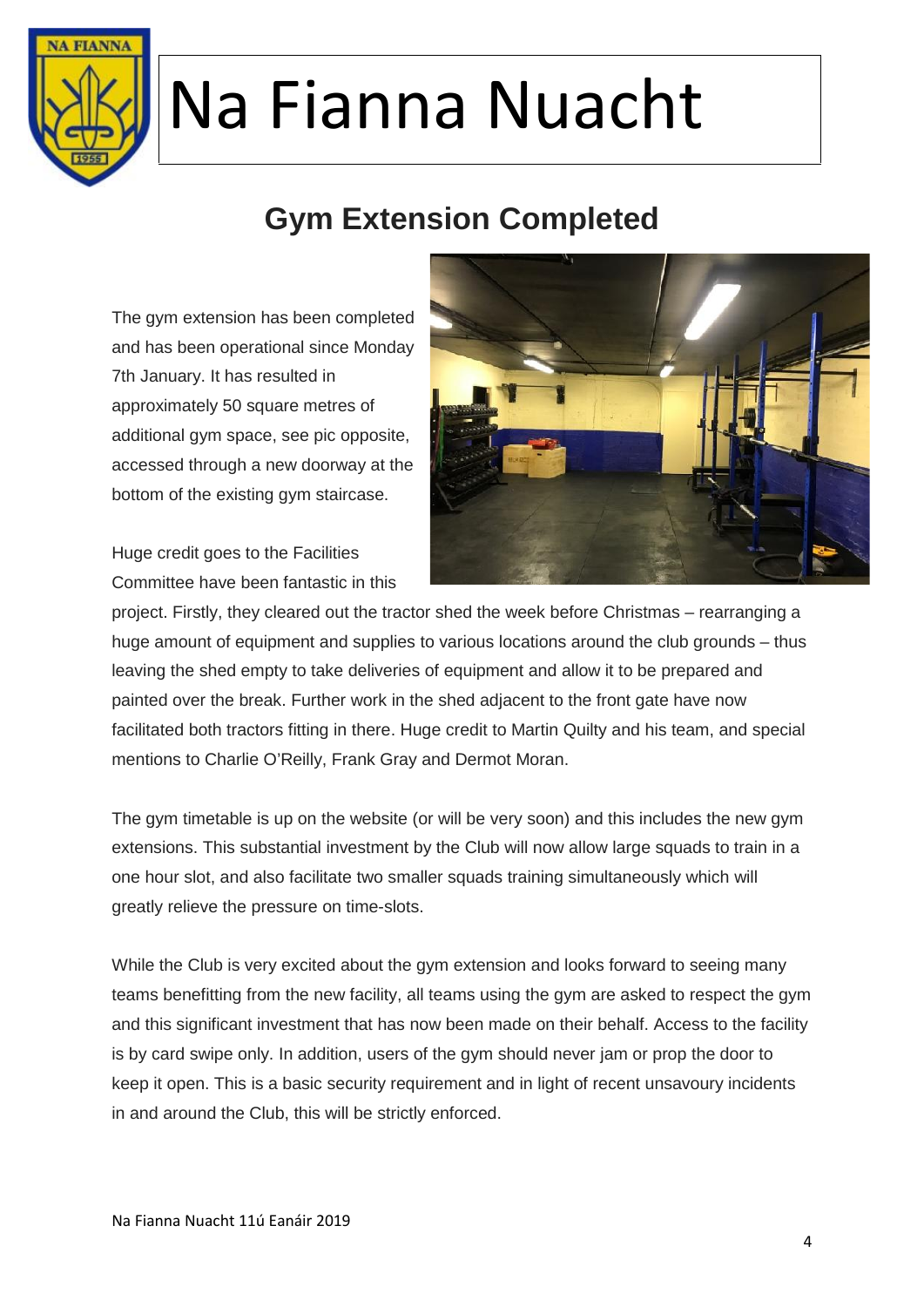

#### **LOTTO Jackpot Still Not Won!**



Next week's club lotto jackpot is €13,750. Tickets on sale in members bar or around the club. Alternatively, by signing up for the direct debit option, you stand a chance of winning the jackpot every week! See details here

#### **Na Fianna Club Mass**

Annual Na Fianna Mass will take place Sunday 13th January in the Club at 4pm to remember all Na Fianna families bereaved in the past year and all deceased members. Everybody welcome and families bereaved during the year are especially welcome.

#### **Annual Coaching Forum**

Our Coaching Development Group are putting final touches to the schedule for this year's Coaching Forum which will be held in the club on Saturday  $19<sup>th</sup>$  January between 2-5pm. This year's keynote speaker will be Dr Niall Moyna. Details to follow early next week, all welcome.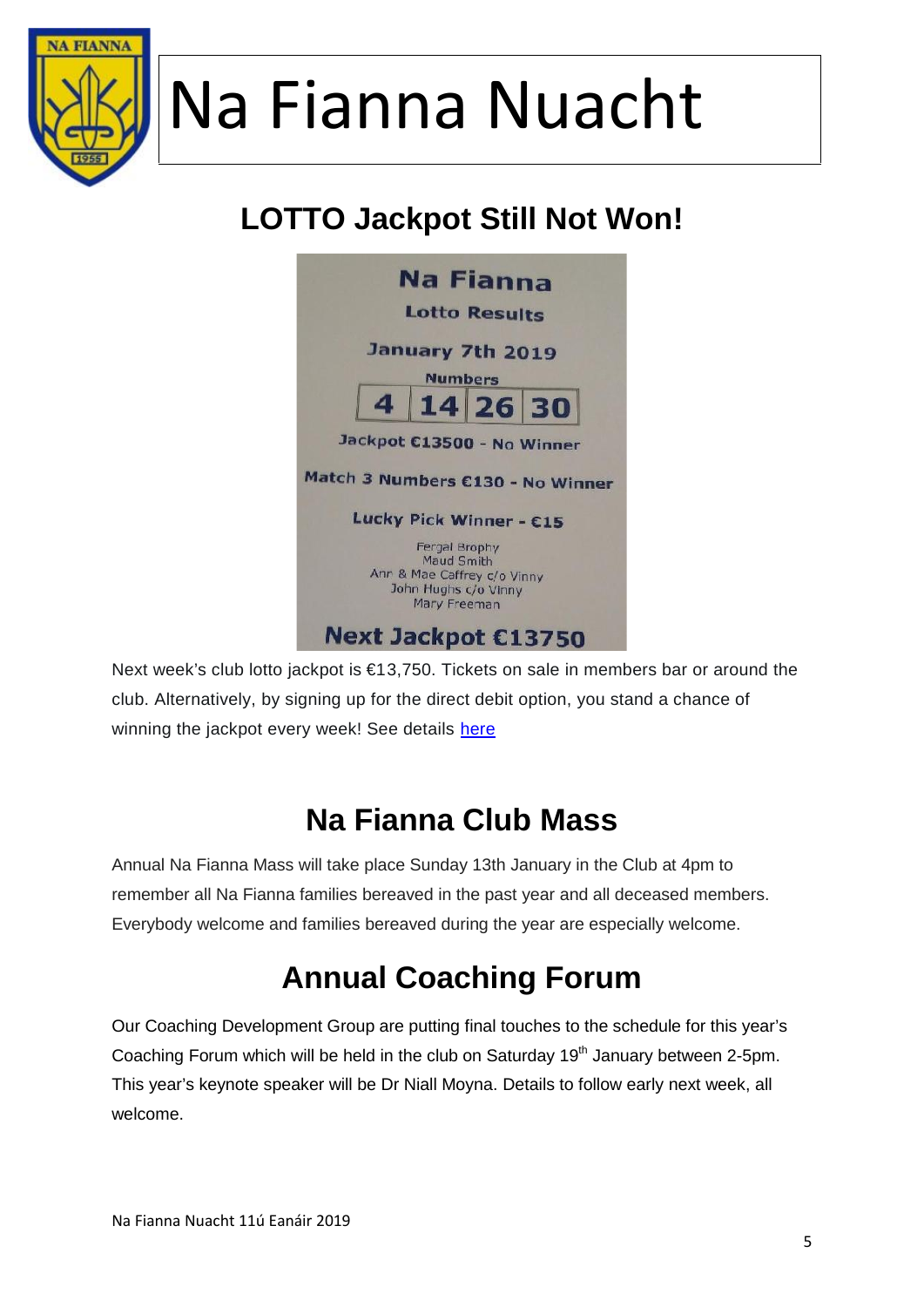

#### **New Year Security Awareness Advised**

As teams return to training following the Christmas and New Year break, mentors, team members and parents alike are advised to exercise vigilance at all Club venues at all times. In particular, no valuables including mobile phones, ipads etc. should be left in cars and nothing should be left on display.

Specifically in Mobhi Road, bicycles should be locked at all times in the bike racks provided and should not be brought onto the all-weather pitches. Teams are also encouraged to give some thought to appointing non-playing members/parents as overseers in car parks so as to dissuade any would be opportunists and to report any suspicious activity to the Gardaí. Let's not make it easy for prospective thieves.

#### **National Club Draw**

**SUPPORT YOUR LOCAL CLUB** Opportunity for your GAA Club to raise up to €20,000



Tickets now on sale in the Club for the 2019 GAA National Club Draw. Great prizes on offer and huge earning potential for Na Fianna, whatever we raise we keep! Please support, see link for details https://www.gaa.ie/my-gaa/administrators/national-club-draw

Tickets for the Draw are sold nationally, cost a tenner each and are available in books of five for €50 BUT are also available individually. Tickets are now on sale in the Club bar, please support the club in purchasing a ticket or two!

#### **Ranganna Gaeilge – Irish Classes**

Ranganna Gaeilge do dhaoine fásta ag tosnú arís, Déardaoin 17ú Eanáir, 7.30-8.30pm, sa Chlub. Neamhfhoirmeálta, spraoiúil. Fáilte roimh chách.

Irish language classes for adults starting again, Thursday 17th January, 7.30-8.30pm, in the Club. Informal, fun. All welcome.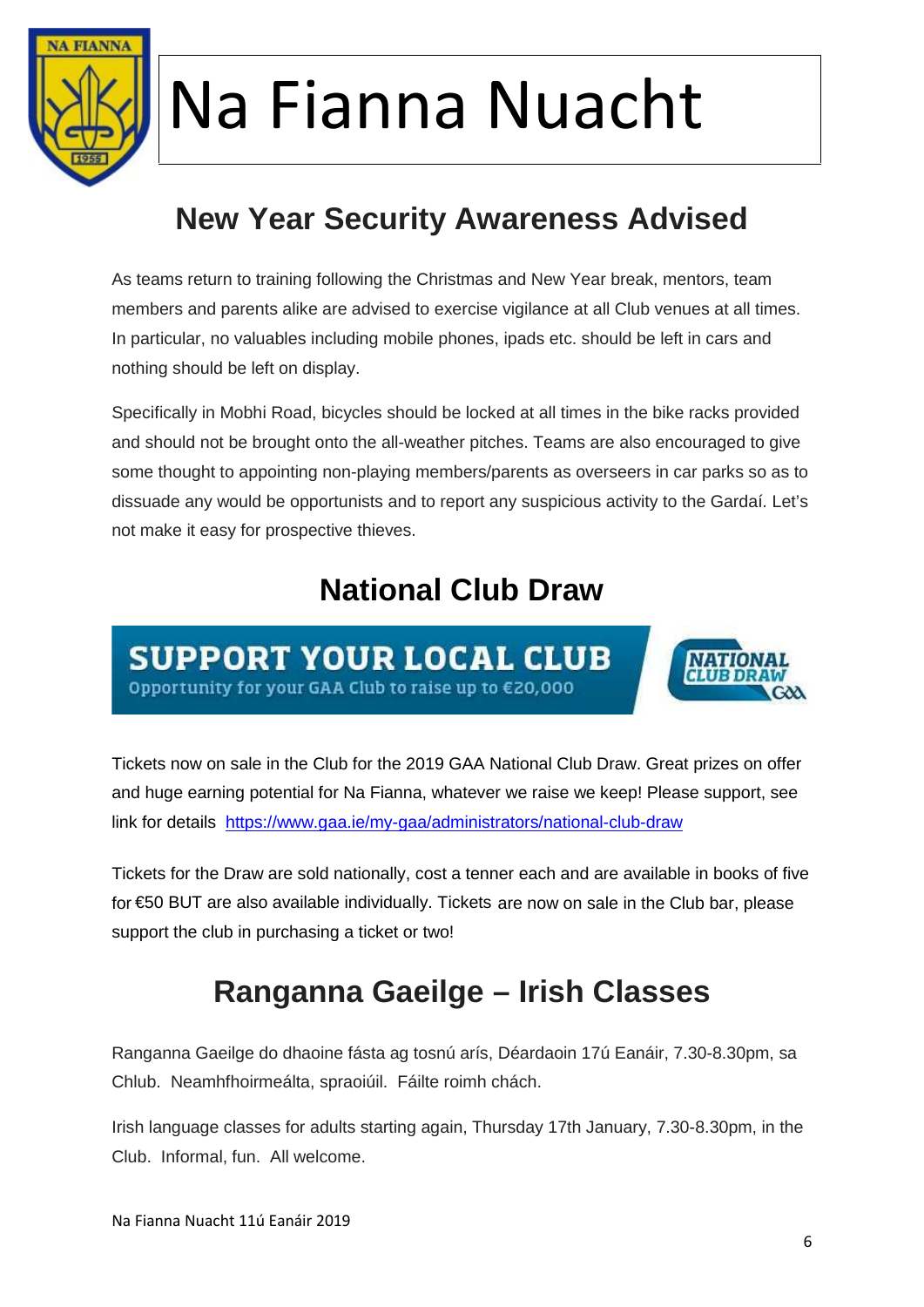



If you missed last Saturday's Na Fianna Christmas Tree collection service…..don't panic. The lads will be out again this Saturday ( $12<sup>th</sup>$  January) and will collect your tree and have it recycled for just €10. It couldn't be easier to arrange with our club online registration and payment option http://www.clgnafianna.com/christmas-tree-2019/ or do it now by texting your name, address and preferred collection date to **086-4039035,** payment can be made on the morning of collection. Remember, please have your tree out by 8.30am for our volunteer collectors.

We collect Christmas trees from the Dublin 7, 9 and 11 areas and parts of Dublin 3 close to Drumcondra. Registration open until 9pm tonight Friday 11<sup>th</sup> January.

The Christmas tree collection service is a fundraising activity and all proceeds go to Na Fianna GAA club.

#### **Want To Ask A Question?**

Ever wondered how much it costs every year to run Na Fianna? Well here's your chance. Meet the Club's Treasury Team in the Mobhi Suite on Saturday 9th February from 9.30am to 11.30am. Your chance to find out how much it costs to keep the Club going, how its funded, facilities provided for members, information on various committees, etc. All welcome, informal meet and greet.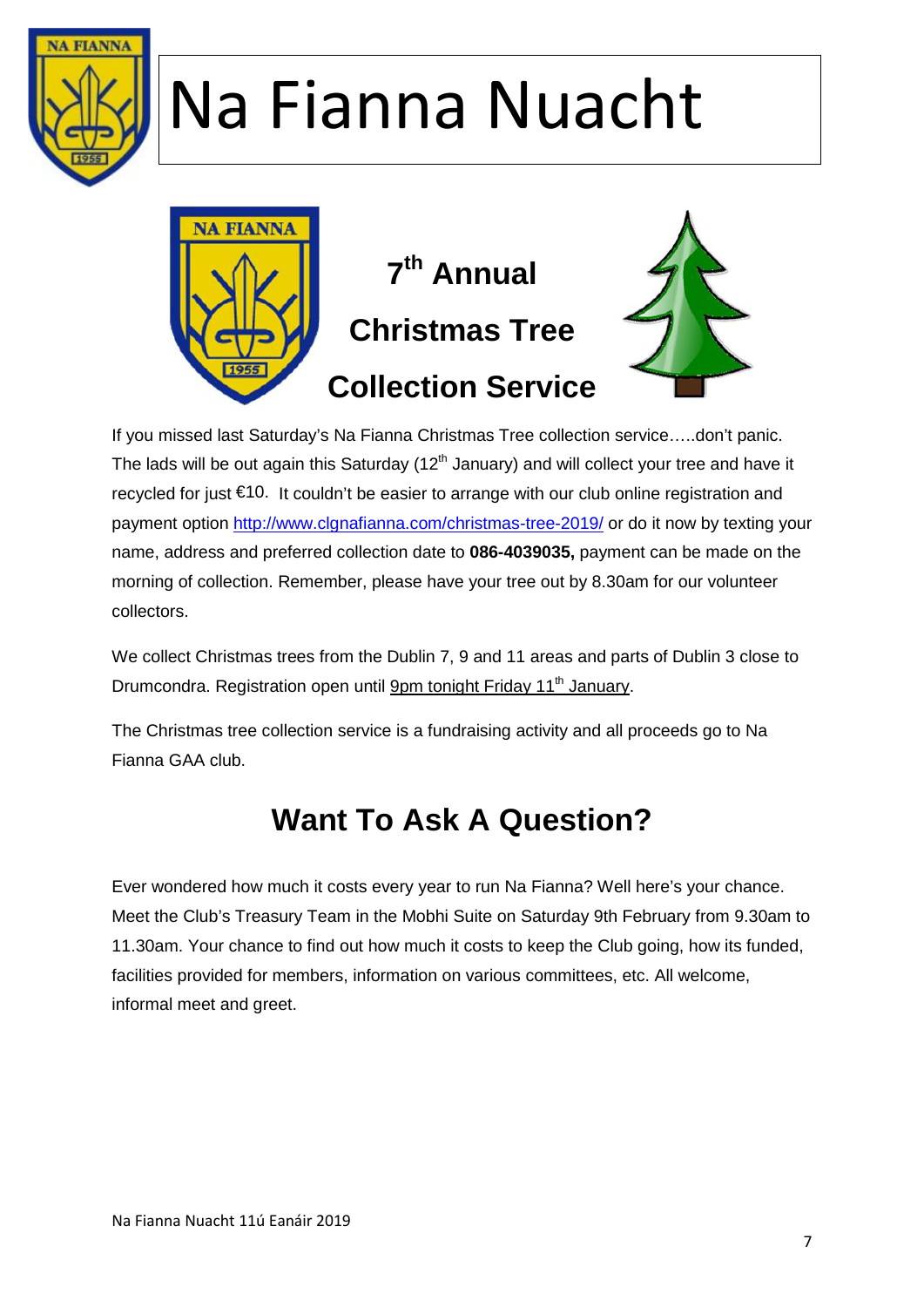

#### **Na Fianna's Dubs**

Both Dublin's Senior teams tog out this weekend in the semi-finals of the O'Byrne Cup (Football) & Walsh Cup (Hurling). Senior Footballers face Meath at 7pm on Saturday in Parnell Park, then on Sunday our Senior Hurlers take on Galway at 2pm. Admission: Adults: €10. Students/OAP's: €5. Children U16 go free. Please note Parnell Passes are not valid for either fixture. Teams not yet announced at time of print.

Congrats to our Ciara Purdy on being chosen to represent Na Fianna on the 2018 New Ireland Assurance Dub Stars panel. The 2018 Dub Stars team was chosen by a Dublin Ladies Football selection committee in conjunction with submissions received from a panel of adult referees throughout the course of the 2018 playing season. The Dub Stars will play Dublin Senior ladies at 1.30pm on Saturday in DCU, St Clares.

There will be plenty of football action on display in DCU on January 13th as the Senior contest will be preceded by the Junior Dub Stars game which gets underway at 11.30am and in this game Na Fianna will be represented by Aofe Caffrey (Captain), Michelle O'Hara and team mentor Gabriel Travers. Best of luck to all.

#### **Dublin Senior Camogie Panel Announced**



This week's announcement of the 2019 Senior Camogie panel by Dublin Senior Manager Frank Browne shows serious Na Fianna representation. In addition to the six Na Fianna players named on the panel, Roisín Baker was announced as Dublin Senior Camogie Captain for 2019. Congratulations and best wishes to all six panellists; Alex Griffin, Emma Gray, Eve O'Brien, Niamh Rock, Orla Gray and Roisin Baker (Captain).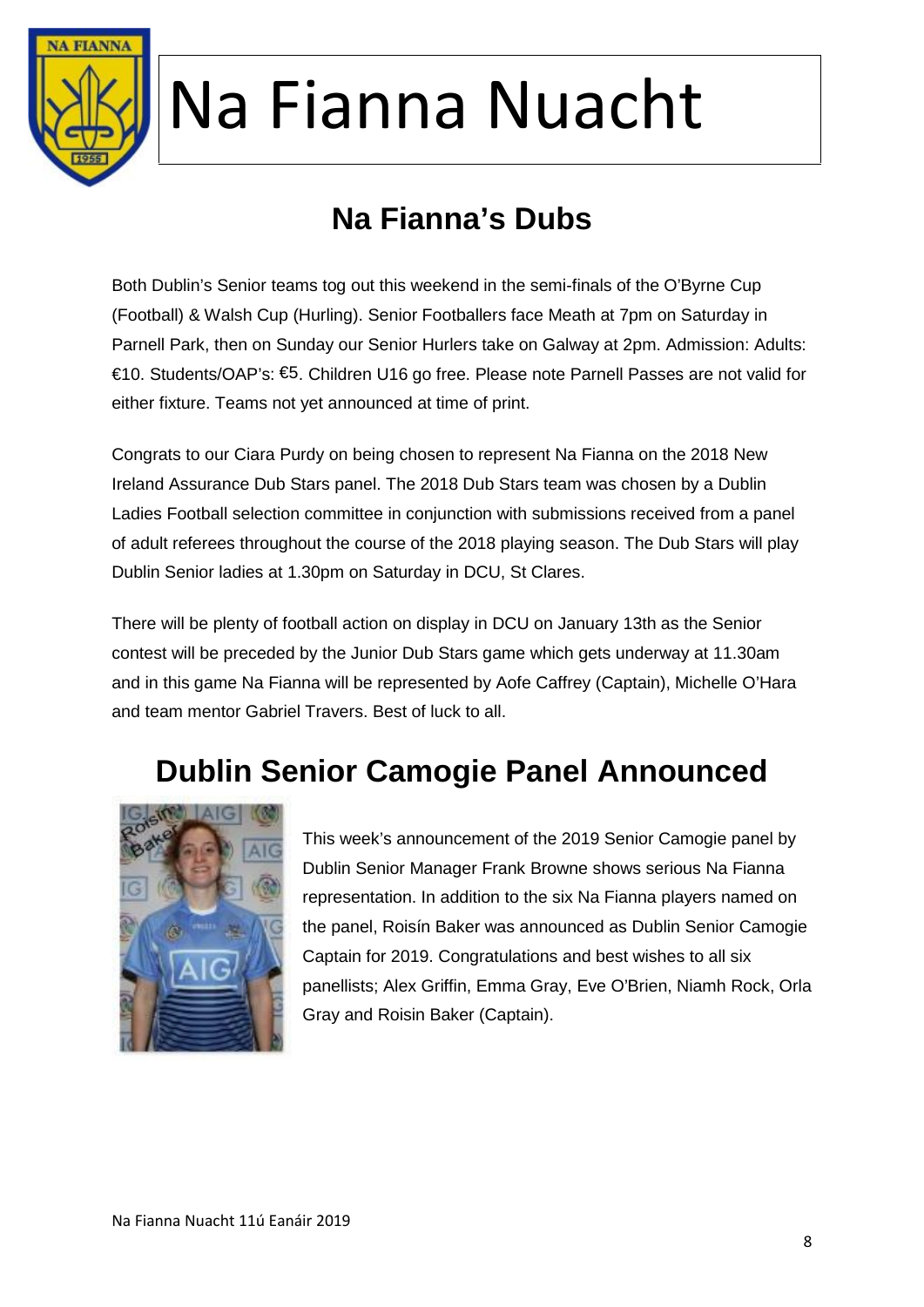

#### **Volunteer Award For Ann**

Congratulations to Na Fianna's Ann Ryan on her Camogie Association Volunteer of the Year Award which was announced this week. Ann's endless work as a dedicated club and county volunteer will be formally recognised by the Association at an event in Croke Park on Saturday January 26<sup>th</sup>.



#### **Congrats**

Congratulations to Senior 2 Hurler Andy Flaherty and wife Alison Rodgers on the birth of daughter Fiadh on  $2^{nd}$  January. Granny and Grandad Cynthia and Tommy Flaherty also chuffed with new arrival.

Congratulations also to club Registrar and Leas Rúnaí CLG Na Fianna, Eoin Ó Ceallacháin and bride Niamh Nolan on their wedding last weekend. Best wishes to them for a happy and healthy life together.

## **SHOW YOUR SUPPORT** EAR YOUR #HEARTOFTHECOMMUNITY

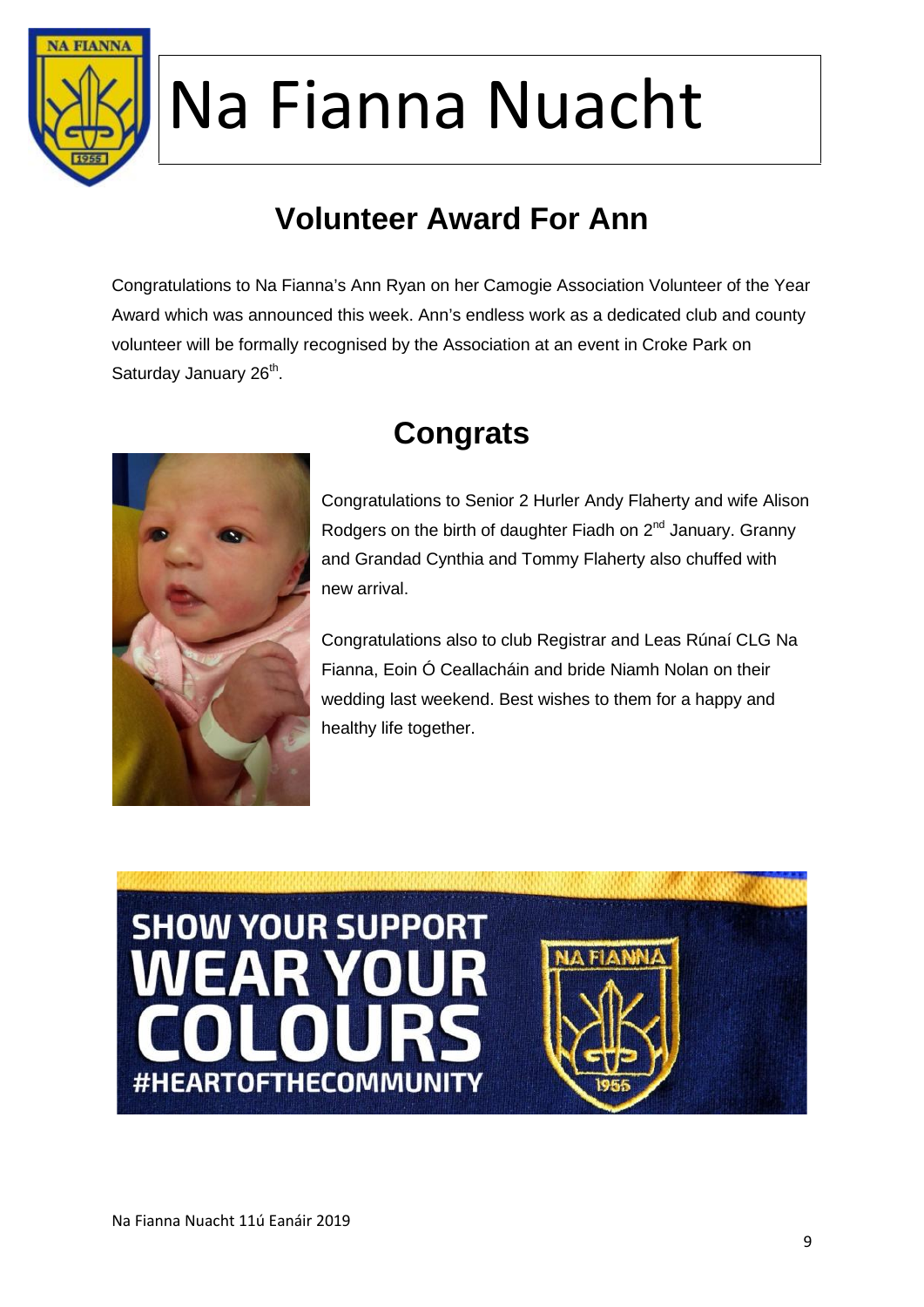

## **Patsy's Press**

In this week's Na Fianna Nuacht we are delighted to feature the most recent published work from the pen of our friend and former club barman Pat Sullivan. Published in the Southern Star newspaper on the  $22^{nd}$  December last, Pat's latest piece is a very personal account of a maritime tragedy near his Bere Island home.



#### Castletownbere tragedy took five lives

Patrick Sullivan was on board the Irish Lights ship, Atlanta

I WAS born on Bere Island, in July 1952. In the late 1960s I was a crewmember of the Irish Lights tender *Atlanta*. My family had a long association with Irish Lights as my grandfather, my father Patsy, and my brother John all worked on the tenders.

I joined the Atlanta in Feburary 1968. She was based in Dun Laoghaire and serviced the lighthouses, the lightships, and navigation bouys on the east and southeast coasts. On Wednesday night, November 27th 1968, we arrived in Castletownbere to relieve the *Ierne* which was due to leave Castletown the next morning for a three-week visit to the Liffey dockyard in Dublin. In mid-December two temporary deckhands joined the ship, Timmy Hanley, from Bere Island, and Timmy Lynch from Derrymihan.

On Saturday morning, December 21st, we left Castletown to proceed to the Fastnet lighthouse, to carry out the relief. On our arrival at the lighthouse, the weather conditions had deteriorated. We lay off the lighthouse until 12.30pm but by then the weather conditions had deteriorated further and so there was no likelihood of carrying out the relief and we returned to Castletown.

That Saturday evening, a severe weather warning was issued for the south, and southwest coasts, with winds of over 80mph and heavy seas.

Life on board the ship went on as normal that night, and by midnight, most of crew (except those on watch) had retired to bed – oblivious to the terrible tragedy that had taken place near Ardgroom. The Castletownbere fishing vessel, the *Seaflower*, had been wrecked in a storm at Carrigavaunaheen, near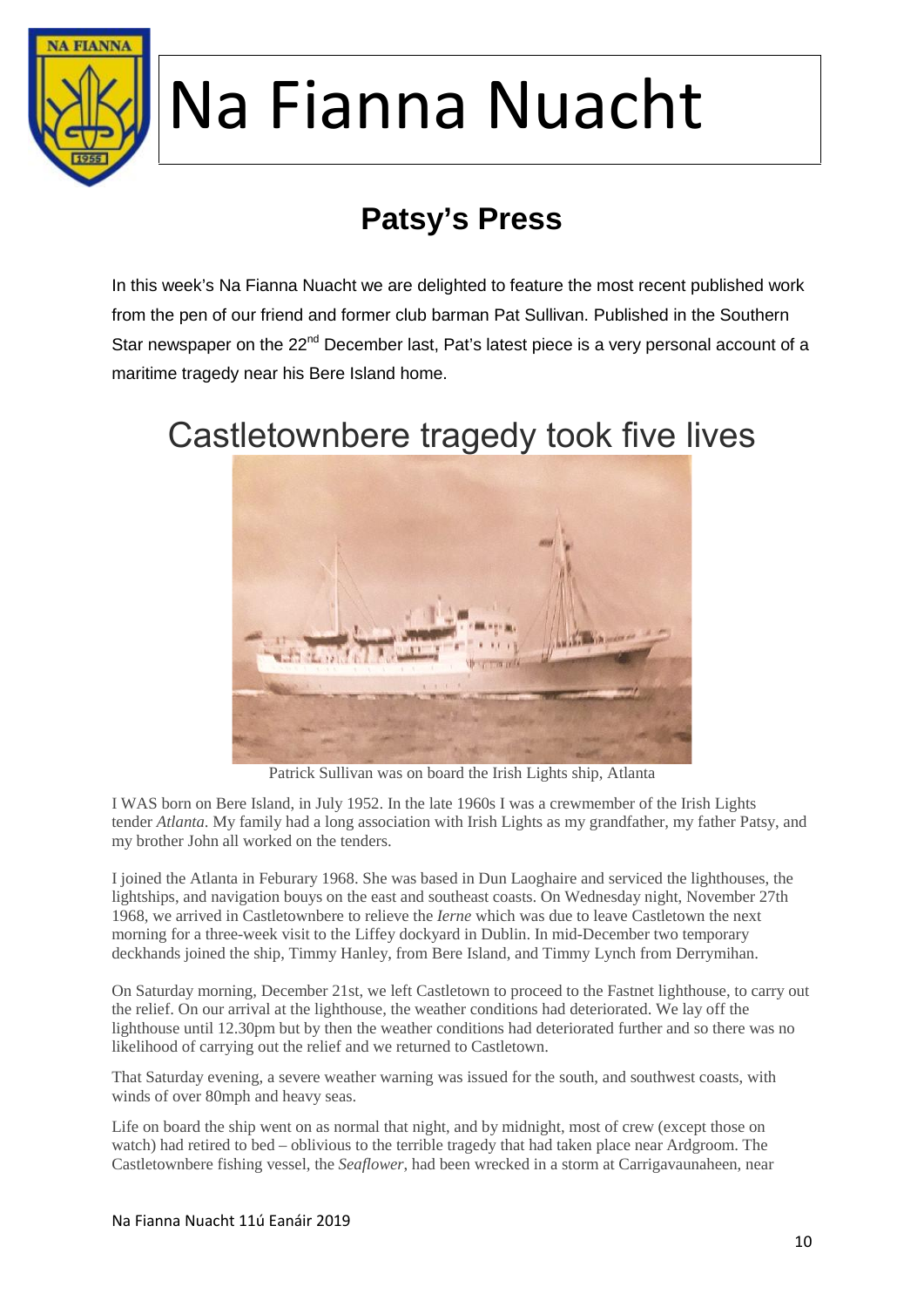

Ardgroom in Kenmare Bay. The owner and skipper, Michael Crowley from Bere Island, and four of the vessel's crew were drowned.

The other four were: Bernie Lynch from Derrymihan, Castletownbere; John Michael Sheehan from Dursey Sound and his cousin Noel Sheehan from Dursey Island, and Niall Crilly, from Cork city. On Sunday morning, December 22nd, I was called at 8am by the quartermaster to begin my watch. His first words to me were: 'I have awful news. *The Seaflower* is missing.' I immediately went to the radio room to hear the reports coming over the air. The majority of the crew had gathered there in a very sombre mood.

Our crew member Timmy (Lynch) was the father of one of the *Seaflower*'s crew and all our concern was for him at this time. Over the next few hours we waited anxiously for news of the trawler, hoping that 'no news is good news'. Timmy remained calm, and very optimistic that the trawler would return safe to Castletown.

At, approximately 11.30 am came the dreadful news, and confirmation, that the *Seaflower*, and her crew, were lost. We were all devastated for our temporary shipmate and the horrendous loss he had suffered. Bernie Lynch's father was immediately taken up to the bridge where he was comforted by the captain, and officers of the ship. At 2pm he was taken ashore on the ship's launch.

At 6pm that evening, we left Castletown to return to Dun Laoghaire, as the *Ierne* was now returning to Castletown. When we were going out the harbour's mouth, I was up on deck talking to Timmy Hanley about the awful loss of the trawler and her crew. The chief officer came over to us and said 'It's a very sad Castletownbere tonight. God help, and comfort, the poor families.'

#### **Members' Subscriptions Due**

Members' subscriptions for the coming year are due and payable since the AGM. Details of subscription rates and methods of payment are on the Club website http://www.clgnafianna.com/membership/ Subscriptions can be paid online, on Saturday mornings in the Club or at the office during opening hours (9.30am to 1pm Mon –Fri).

#### **The Many Lives of Jackie Carey – free event**

"The Many Lives of Jackie Carey", a free talk by Donal Fallon, Historian in Residence (Dublin City Council) will be given in Drumcondra Library Tuesday 22nd Jan at 6.30pm.

2019 will see the centenary of Jackie Carey's birth. In one lifetime, Jackie Carey was a Dublin GAA player, Manchester United captain, and represented both the FAI and IFA national teams, once playing for both in the same weekend. Booking required Email: drumcondralibrary@dublincity.ie or Tel. 01 8377206